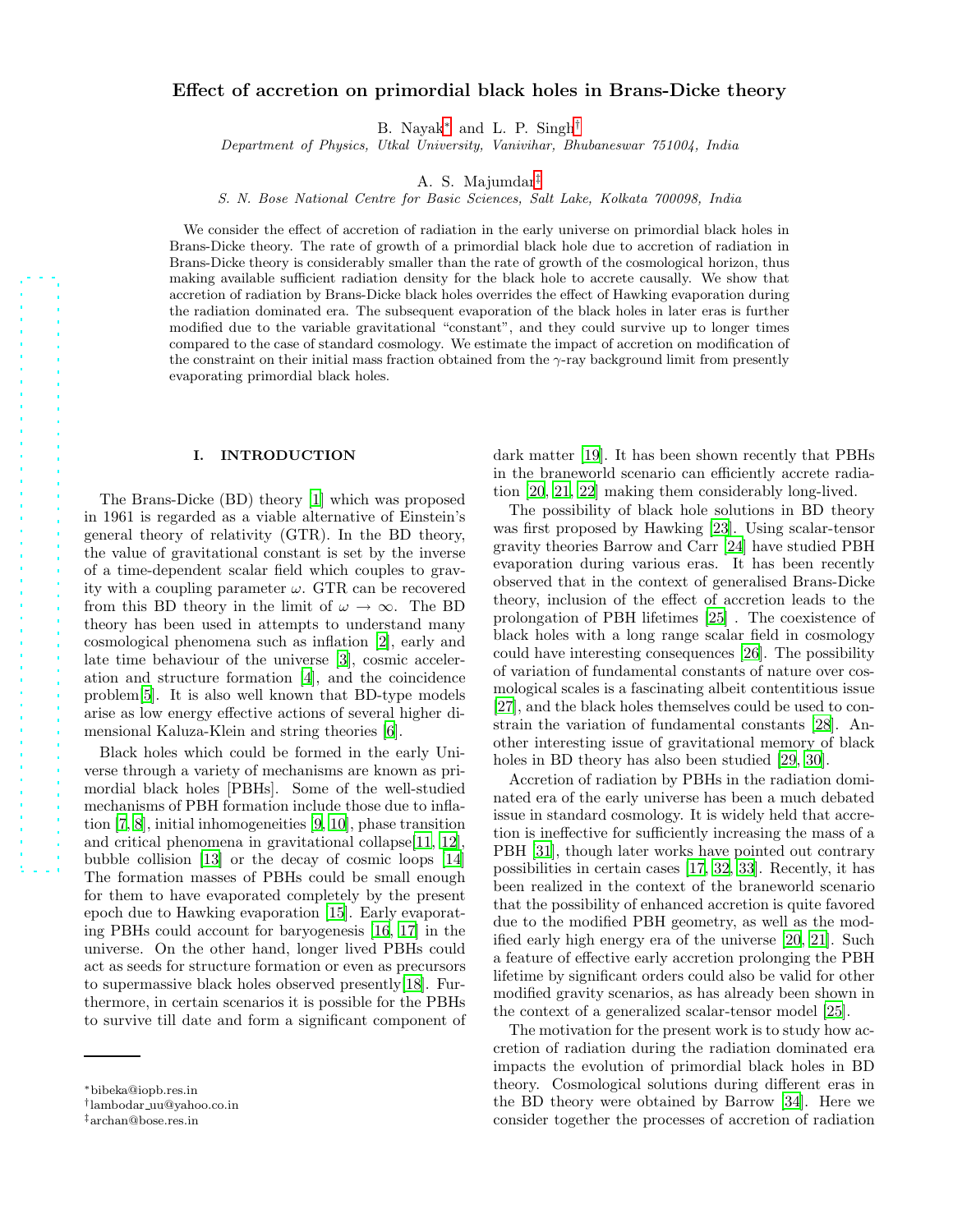and Hawking evaporation for PBHs in BD theory using the solutions for the scale factor and the gravitational "constant" as used by Barrow and Carr [\[24\]](#page-6-23). In the present work we do not consider the effect of gravitational memory [\[29](#page-6-28), [30](#page-6-29)] on PBH evolution, but assume that the evolution for the BD field is similar for the PBHs as it is for the whole universe. Cosmological observations could be used to impose constraints on the density of primordial black holes at various eras [\[35\]](#page-6-34). Within this formalism we also estimate the impact of accretion in modifying the constraint on their initial mass fraction in BD theory obtained from the  $\gamma$ -ray background limit from presently evaporating primordial black holes.

### II. PBHS IN BRANS-DICKE THEORY

For a spatially flat  $(k = 0)$  FRW universe with scale factor a , the Einstein equations and the equation of motion for the JBD field Φ take the form

$$
\frac{\dot{a}^2}{a^2} + \frac{\dot{a}}{a} \frac{\dot{\Phi}}{\Phi} - \frac{\omega}{6} \frac{\dot{\Phi}^2}{\Phi^2} = \frac{8\pi\rho}{3\Phi} \tag{1}
$$

$$
2\frac{\ddot{a}}{a} + \frac{\dot{a}^2}{a^2} + 2\frac{\dot{a}}{a}\frac{\dot{\Phi}}{\Phi} + \frac{\omega}{2}\frac{\dot{\Phi}^2}{\Phi^2} + \frac{\ddot{\Phi}}{\Phi} = -\frac{8\pi p}{\Phi} \tag{2}
$$

$$
\frac{\ddot{\Phi}}{8\pi} + 3\frac{\dot{a}}{a}\frac{\dot{\Phi}}{8\pi} = \frac{\rho - 3p}{2\omega + 3}.
$$
 (3)

The energy conservation equation is given by

$$
\dot{\rho} + 3(\gamma + 1)H\rho = 0\tag{4}
$$

assuming a perfect fluid equation of state  $p = \gamma \rho$ .

Barrow and Carr [\[24\]](#page-6-23) have obtained the following solutions for a and G for different eras, as

<span id="page-1-1"></span>
$$
a(t) \propto \begin{cases} t^{(1-\sqrt{n})/3} & (t < t_1) \\ t^{1/2} & (t_1 < t < t_e) \\ t^{(2-n)/3} & (t > t_e) \end{cases} \tag{5}
$$

and

<span id="page-1-2"></span>
$$
G(t) = \begin{cases} G_0 \left(\frac{t_1}{t}\right)^{\sqrt{n}} \left(\frac{t_0}{t_e}\right)^n & (t < t_1) \\ G_0 \left(\frac{t_0}{t_e}\right)^n & (t_1 < t < t_e) \\ G_0 \left(\frac{t_0}{t}\right)^n & (t > t_e) \end{cases} \tag{6}
$$

where  $t_1 \sim$  is the time of starting of radiation dominated era,  $t_e \sim$  is the era of matter-radiation equality,  $t_0 \sim$  is the present time,  $G_0 \sim$  is the present value of  $G \simeq \frac{t_{pl}}{M_p}$  $\frac{\iota_{pl}}{M_{pl}},$ and *n* is a parameter related to  $\omega$ , i.e.,  $n = \frac{2}{4+3\omega}$ . Since solar system observations [\[36](#page-6-35)] require that  $\omega$  be large  $(\omega \ge 10^4)$ , *n* is very small  $(n \le 0.00007)$ .

Barrow and Carr have considered only evaporation of the primodial black holes due to Hawking radiation. If

we consider accretion which is effective in radiation dominated era, then the primordial black holes take more time to evaporate. Let us study how accretion changes the life time of the primodial black holes. For a primordial black hole immersed in the radiation field, the accretion of radiation leads to the increase of its mass with the rate given by

<span id="page-1-0"></span>
$$
\dot{M}_{acc} = 4\pi f R_{BH}^2 \rho_R \tag{7}
$$

where  $R_{BH} = 2MG$  is the black hole radius,  $\rho_R =$  $\frac{3}{8\pi G} \left(\frac{\dot{a}}{a}\right)^2$  is the radiation energy density surrounding the black hole. and  $f \sim$  is the accretion efficiency. The value of the efficiency of accretion f depends upon complex physical processes such as the mean free paths of the particles comprising the radiation surrounding the PBHs. Any peculiar velocity of the PBH with respect to the cosmic frame could increase the value of f [\[17\]](#page-6-16). Since the precise value of  $f$  is unknown, it is customary [\[21\]](#page-6-20) to take the accretion rate to be proportional to the product of the surface area of the PBH and the energy density of radiation with  $f \sim O(1)$ . After substituting the above expressions for  $R_{BH}$  and  $\rho_R$  equation [\(7\)](#page-1-0) becomes

<span id="page-1-3"></span>
$$
\dot{M}_{acc} = 6fG\left(\frac{\dot{a}}{a}\right)^2 M^2 \tag{8}
$$

Accretion is effective only in the radiation dominated era. So the primordial black holes which exist during the radiation dominated era are affected by accretion. Using the solutions for the scale factor  $a(t)$  [\(5\)](#page-1-1) and  $G(t)$  [\(6\)](#page-1-2) in equation [\(8\)](#page-1-3), we get for the radiation dominated era

<span id="page-1-4"></span>
$$
M(t) = \left[ M_i^{-1} + \frac{3}{2} f G_0 \left( \frac{t_0}{t_e} \right)^n \left( \frac{1}{t} - \frac{1}{t_i} \right) \right]^{-1} \tag{9}
$$

where  $M_i$  is the black hole mass at it's formation time  $t_i > t_1$ . Assuming the standard mechanism for PBH formation due to gravitational collapse of density perturbations at the cosmological horizon scale [\[9](#page-6-8)], we have  $M_i \simeq G^{-1}(t_i)t_i$ . Since the horizon mass grows as  $M_H(t) \sim G^{-1}t$ , one finds that  $M_H$  grows faster than the black hole mass  $M_{BH}$  which for large times asymptotes to  $M_i(1-3/2f)^{-1}$ . Thus enough radiation density is available within the cosmological horizon for a PBH to accrete causally, making accretion effective in this scenario. However, the maximum accretion efficiency cannot exceed  $f = 2/3$ , thereby making it improbable for the overall mass of a PBH to increase much due to accretion. Nonetheless, the occurrence of accretion prolongs the onset of the evaporating era for the PBH thereby prolonging its lifetime considerably which in turn could significantly impact the observational constraints on PBHs in different eras.

Due to Hawking evaporation, the rate at which the primordial black hole mass decreases is given by

$$
\dot{M}_{evap} = -4\pi R_{BH}^2 a_H T_{BH}^4 \tag{10}
$$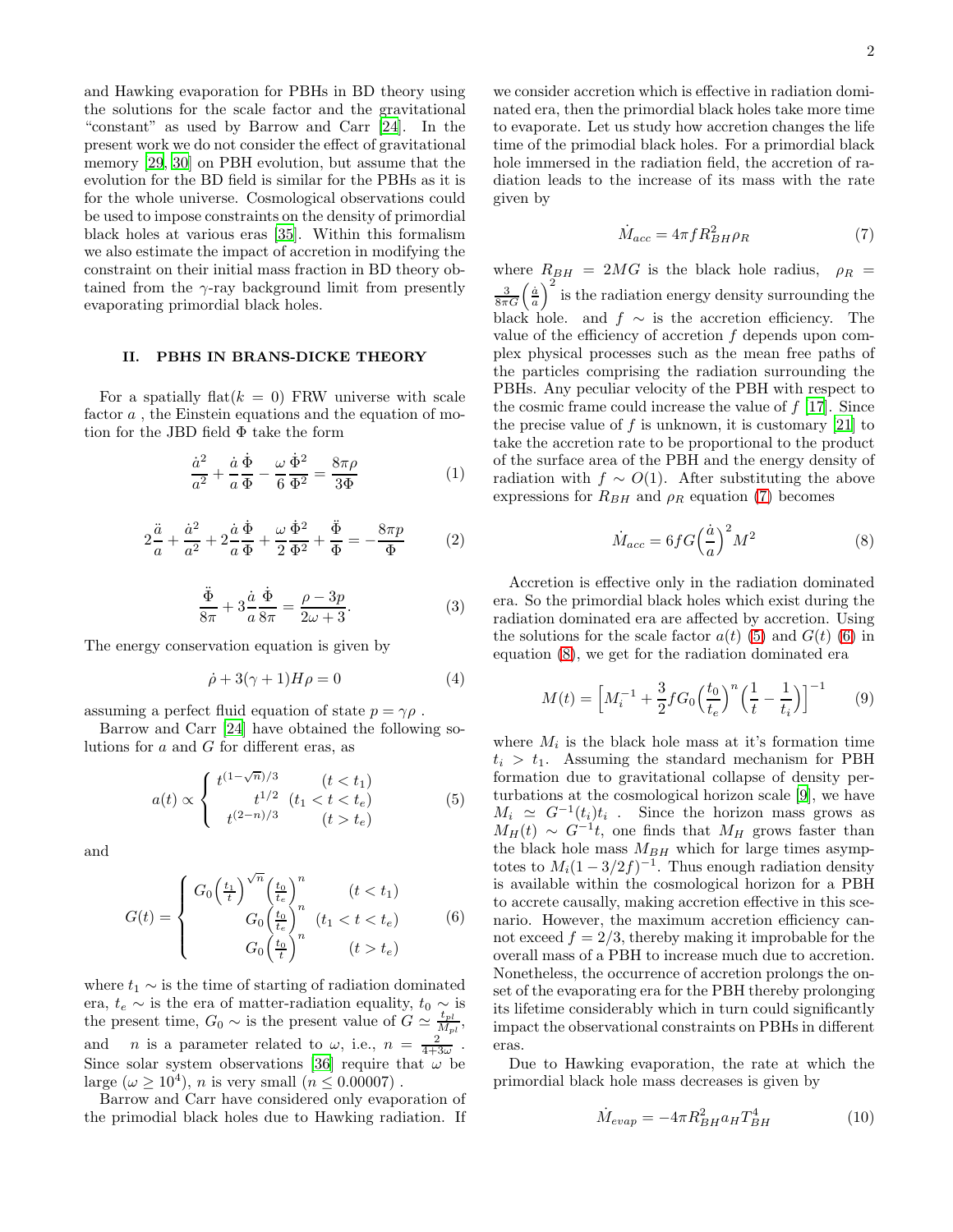where  $a_H$  is the Stefan-Boltzmann constant, and  $T_{BH} =$  $\frac{1}{8\pi GM}$  is the Hawking temperature. Now

<span id="page-2-0"></span>
$$
\dot{M}_{evap} = -\frac{a_H}{256\pi^3} \frac{1}{G^2 M^2}.
$$
\n(11)

If we consider both evaporation and accretion simultaneously, then the rate at which the primordial black hole mass changes is given by

$$
\dot{M}_{BH} = 6fG\left(\frac{\dot{a}}{a}\right)^2 M^2 - \frac{a_H}{256\pi^3} \frac{1}{G^2 M^2}.
$$
 (12)

This equation can not be solved exactly. But we can very well approximate it during different regimes when either accretion or evaporation is the dominant process. Subsequently, we also integrate it by using numerical methods, which corroborates our approximation.

### III. PBH DYNAMICS IN DIFFERENT ERAS

#### A. For  $t < t_1$ :

Hawking evaporation rate for this era is given by

$$
\dot{M}_{evap} = -\alpha \left(\frac{t_e}{t_0}\right)^{2n} \left(\frac{1}{t_1}\right)^{2\sqrt{n}} \left(\frac{t^{2\sqrt{n}}}{M^2}\right) \tag{13}
$$

where  $\alpha = \frac{a_H}{256\pi^3 G_0^2}$ . Integrating the above equation, one gets

$$
M^{3} = M_{i}^{3} + 3\alpha \left(1 + 2\sqrt{n}\right)^{-1} \left(\frac{t_{e}}{t_{0}}\right)^{2n} \left(t_{1}\right)^{-2\sqrt{n}}
$$

$$
\left(t_{i}^{2\sqrt{n}+1} - t^{2\sqrt{n}+1}\right) \quad (14)
$$

This regime corresponds to the BD field dominated dynamics, where the radiation density is only subdominant. Assuming accretion is not effective in this era, we get same result as that of Barrow and Carr [\[24\]](#page-6-23) for the evaporation time  $(M = 0)$ .

$$
\tau = \left[ (3\alpha)^{-1} (1 + 2\sqrt{n}) \left( \frac{t_0}{t_e} \right)^{2n} M_i^3 t_1^{2\sqrt{n}} + t_i^{1+2\sqrt{n}} \right]^{\frac{1}{1+2\sqrt{n}}} \tag{15}
$$

## **B.** For  $t_1 < t < t_e$ :

This period corresponds to the radiation dominated era. Here we consider two possibilities: PBHs created before  $t_1$  and those created after  $t_1$ .

CASE-I  $(t_i < t_1)$ : The PBH evaporation equation [\(11\)](#page-2-0) becomes

$$
\int_{M_i}^{M} M^2 dM = -\alpha \Big[ \int_{t_i}^{t_1} \left(\frac{1}{t_1}\right)^{2\sqrt{n}} \left(\frac{t_e}{t_0}\right)^{2n} t^{2\sqrt{n}} dt + \int_{t_1}^{t} \left(\frac{t_e}{t_0}\right)^{2n} dt \Big].
$$
 (16)

Integrating this equation, one gets

$$
M^{3} = M_{i}^{3} + 3\alpha \left(\frac{t_{e}}{t_{0}}\right)^{2n} \left[t_{1} - t\right]
$$

$$
+ \left(\frac{1}{t_{1}}\right)^{2\sqrt{n}} \left(1 + 2\sqrt{n}\right)^{-1} \left(t_{i}^{2\sqrt{n}+1} - t_{1}^{2\sqrt{n}+1}\right) \left.\right]. \tag{17}
$$

Now considering both evaporation and accretion, we obtain

<span id="page-2-1"></span>
$$
\dot{M}_{BH} = -\alpha \left(\frac{1}{t_1}\right)^{2\sqrt{n}} \left(\frac{t_e}{t_0}\right)^{2n} \left(\frac{t^{2\sqrt{n}}}{M^2}\right) \tag{18}
$$

during the BD field dominated era  $(t < t_1)$  and

<span id="page-2-2"></span>
$$
\dot{M}_{BH} = \frac{3}{2} f G_0 \left(\frac{t_0}{t_e}\right)^n \left(\frac{M^2}{t^2}\right) - \alpha \left(\frac{t_e}{t_0}\right)^{2n} \frac{1}{M^2} \tag{19}
$$

for  $t \gg t_1$  in the radiation dominated era. Since accretion is effective only during the radiation dominated era, Eq.[\(18\)](#page-2-1) is first integrated over the time period  $t_i$  to  $t_1$ and then Eq.[\(19\)](#page-2-2) is then integrated over the time period  $t_1$  to t with the initial condition  $M_{BH}(t_1)$  obtained from the solution of Eq.[\(18\)](#page-2-1). The results of numerical integration of the above equation with several values of  $M_i$  are presented in the figure-1. We assume that radiation domination sets in at the GUT scale, i.e.,  $t_1 = 10^{-35} s$ . We find that the PBHs formed before the onset of radiation domination, i.e., for  $t_i < t_1$ , evaporate out completely during the radiation dominated era. Figure 1 shows the variation of PBH masses for three different values of  $M_i$ with  $M_i \sim 990q$  corresponding to the formation time  $t \sim t_1$ . Though here the accretion efficiency  $f = 1/3$ , it can be verified that even for larger  $f$ , accretion in this case is not able to prolong PBH lifetimes beyond the radiation dominated era, i.e., those PBHs which form at a time  $t_i < t_1$ , have evaporations times  $t_{evap} < t_e$ . Note that though in our analysis we assume radiation domination at the GUT scale, it is possible for the radiation domination to set in much later, i.e.,  $t_1$  >>  $10^{-35}s$  in certain scenarios, e.g., gravitino production could constrain the reheating temperature to be much lower [\[37\]](#page-6-36). In such a case of low reheating temperature, accretion of radiation will be effective for a shorter window of time corresponding to a shortened span of radiation domination, and the evolution of PBHs would be closer to the case in BD theory without accretion [\[24\]](#page-6-23).

# CASE-II  $(t_i > t_1)$ :

Taking both accretion and evaporation into account, we can write

<span id="page-2-3"></span>
$$
\dot{M}_{BH} = \frac{3}{2} f G_0 \left(\frac{t_0}{t_e}\right)^n \left(\frac{M^2}{t^2}\right) - \alpha \left(\frac{t_e}{t_0}\right)^{2n} \frac{1}{M^2}.\tag{20}
$$

For PBHs with formation mass  $M_i^2 > \frac{a_H G^{-1}}{384f}$  $\frac{HG^{-1}}{384f}$ , the magnitude of the first term (accretion) exceeds that of the second term (evaporation). In the radiation dominated era for a PBH whose formation mass satisfies the above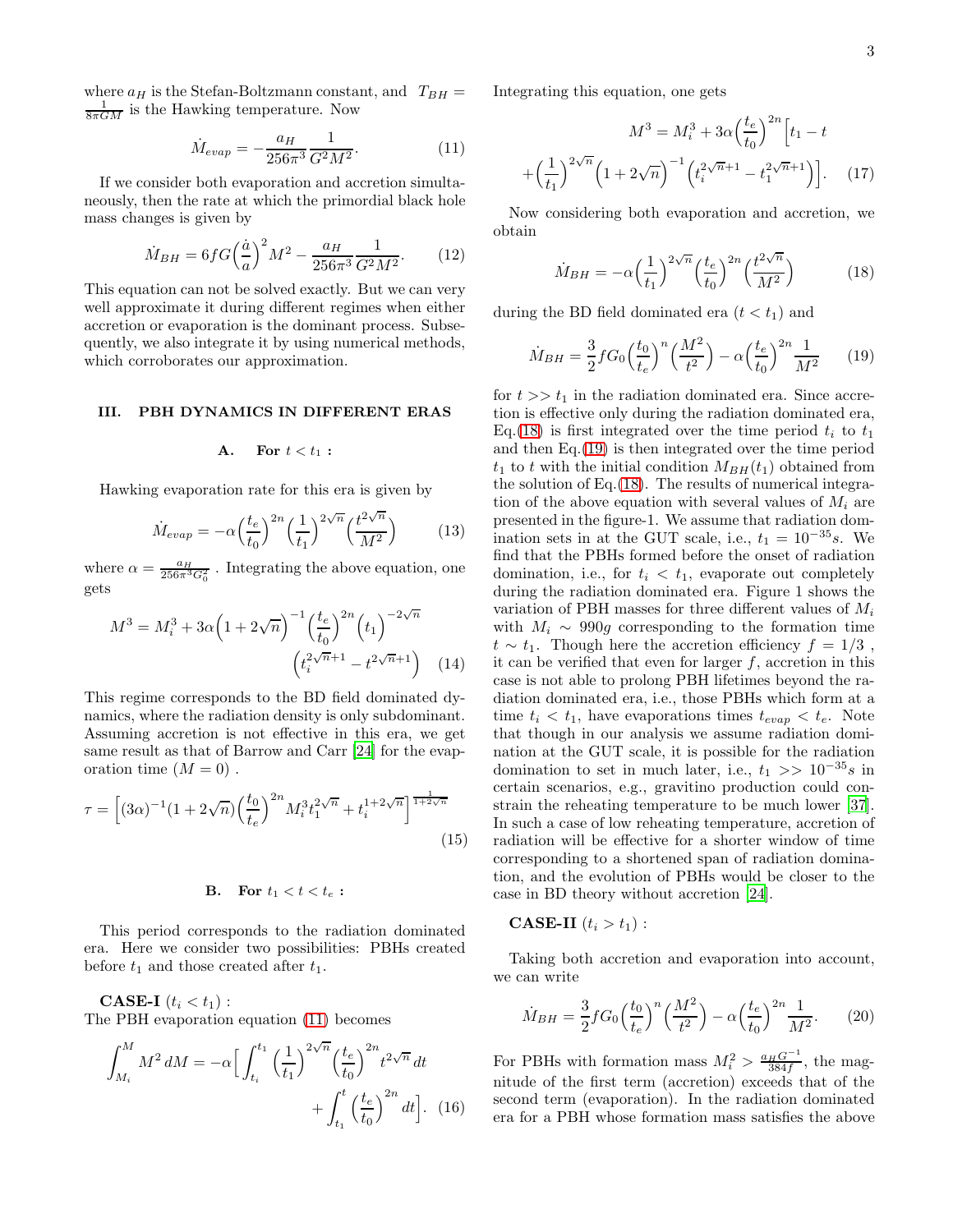

FIG. 1: Evolution of PBH masses with time  $(t_0$  being the present age of the universe) for different initial mass  $M_i =$ 0.5g, 100g, 990g, but with same accretion efficiency  $f = 1/3$ .

relation, accretion is dominant upto a value of  $t$ , say  $t_c$  at which accretion equals evaporation (the PBH mass rises to a maximum value  $M_{max}$  at this stage), and after that evaporation dominates over accretion. For  $t = t_c$ , the magnitude of the accretion term is equal to the magnitude of evaporation term. So for the radiation dominated era, equation [\(20\)](#page-2-3) implies,

$$
\frac{3}{2} f G_0 \left(\frac{t_0}{t_e}\right)^n \left(\frac{M_{max}^2}{t^2}\right) = \alpha \left(\frac{t_e}{t_0}\right)^{2n} \left(\frac{1}{M_{max}^2}\right) \tag{21}
$$

which gives

$$
M_{max} = \left(\frac{A}{f}\right)^{\frac{1}{4}} \times \left(t_c\right)^{\frac{1}{2}} \tag{22}
$$

where  $A = \frac{2}{3} G_0^{-1} \alpha \left(\frac{t_e}{t_0}\right)^{3n}$  and  $M_{max} = M(t_c)$ . But from the PBH accretion equation [\(9\)](#page-1-4), we have

$$
M_{max} = M_i \left[ 1 + \frac{3}{2} f \left( \frac{t_i}{t_c} - 1 \right) \right]^{-1}.
$$
 (23)

Equating above two expressions for  $M_{max}$ , one gets

$$
t_c^{1/2} = \left(\frac{f}{A}\right)^{\frac{1}{4}} \times \frac{M_i}{1 - \frac{3}{2}f} \tag{24}
$$

and

<span id="page-3-3"></span>
$$
M_{max} = \frac{M_i}{1 - \frac{3}{2}f} \tag{25}
$$

which again stipulates that  $f < \frac{2}{3}$ .

Considering evaporation from  $t_c$  onwards, we get

<span id="page-3-2"></span>
$$
M = M_{max} \left[ 1 + 3\alpha \left( \frac{t_e}{t_0} \right)^{2n} \left( \frac{t_c}{M_{max}^3} \right) \left\{ 1 - \left( \frac{t}{t_c} \right) \right\} \right]^{\frac{1}{3}}.
$$
 (26)

So the evaporation time for these PBHs are given by

$$
t_{evap} = t_c \Big[ 1 + \Big( 3\alpha \Big)^{-1} \Big( \frac{t_0}{t_e} \Big)^{2n} \Big( \frac{M_{max}^3}{t_c} \Big) \Big]. \tag{27}
$$

### C. For  $t > t_e$ :

The PBHs which are formed before radiation domination completely evaporate out during the radiation dominated era. So for  $t > t_e$ , only those PBHs which are formed after  $t_1$  exist. The PBH evaporation equation [\(11\)](#page-2-0) can be written as

$$
\int_{M_i}^{M} M^2 \, dM = -\alpha \Big[ \int_{t_i}^{t_e} \left( \frac{t_e}{t_0} \right)^{2n} dt + \int_{t_e}^{t} (t_0)^{-2n} t^{2n} \, dt \Big]. \tag{28}
$$

Taking both accretion and evaporation into account, one gets

<span id="page-3-0"></span>
$$
\dot{M}_{BH} = \frac{3}{2} f G_0 \left(\frac{t_0}{t_e}\right)^n \left(\frac{M^2}{t^2}\right) - \alpha \left(\frac{t_e}{t_0}\right)^{2n} \frac{1}{M^2} \tag{29}
$$

during the radiation dominated era and

<span id="page-3-1"></span>
$$
\dot{M}_{BH} = -\alpha \left(\frac{1}{t_0}\right)^{2n} \left(\frac{t^{2n}}{M^2}\right) \tag{30}
$$

during the matter dominated era. In order to obtain the PBH lifetime, one can numerically integrate the above equations [\(29\)](#page-3-0) and [\(30\)](#page-3-1). Eq.[\(29\)](#page-3-0) corresponding to accretion and evaporation during the radiation dominated era is integrated over the period  $t_i$  to  $t_e$  and the value of  $M_{BH}(t_e)$  is obtained and used as the initial condition for integrating Eq.[\(30\)](#page-3-1) over the period  $t_e$  to t. The results of numerical integration are displayed for a particular initial mass in figure-2. (In the figure we do not show the early part of their evolution where their mass increases by a bit due to accretion and then stays nearly constant for a long period of time). One sees that depending on the accretion efficiency  $f$ , the lifetimes of the PBHs formed during the radiation dominated era could exceed the present age of the universe  $t_0$ .



FIG. 2: The late time evolution of PBH masses (with the same initial mass  $M_i = 1.5 \times 10^{15} g$  for various accretion efficiency values  $f = 0, 0.2, 0.4, 0.6$ .

On the other hand, integrating the last term in equation [\(29\)](#page-3-0) one can obtain the mass of the PBHs which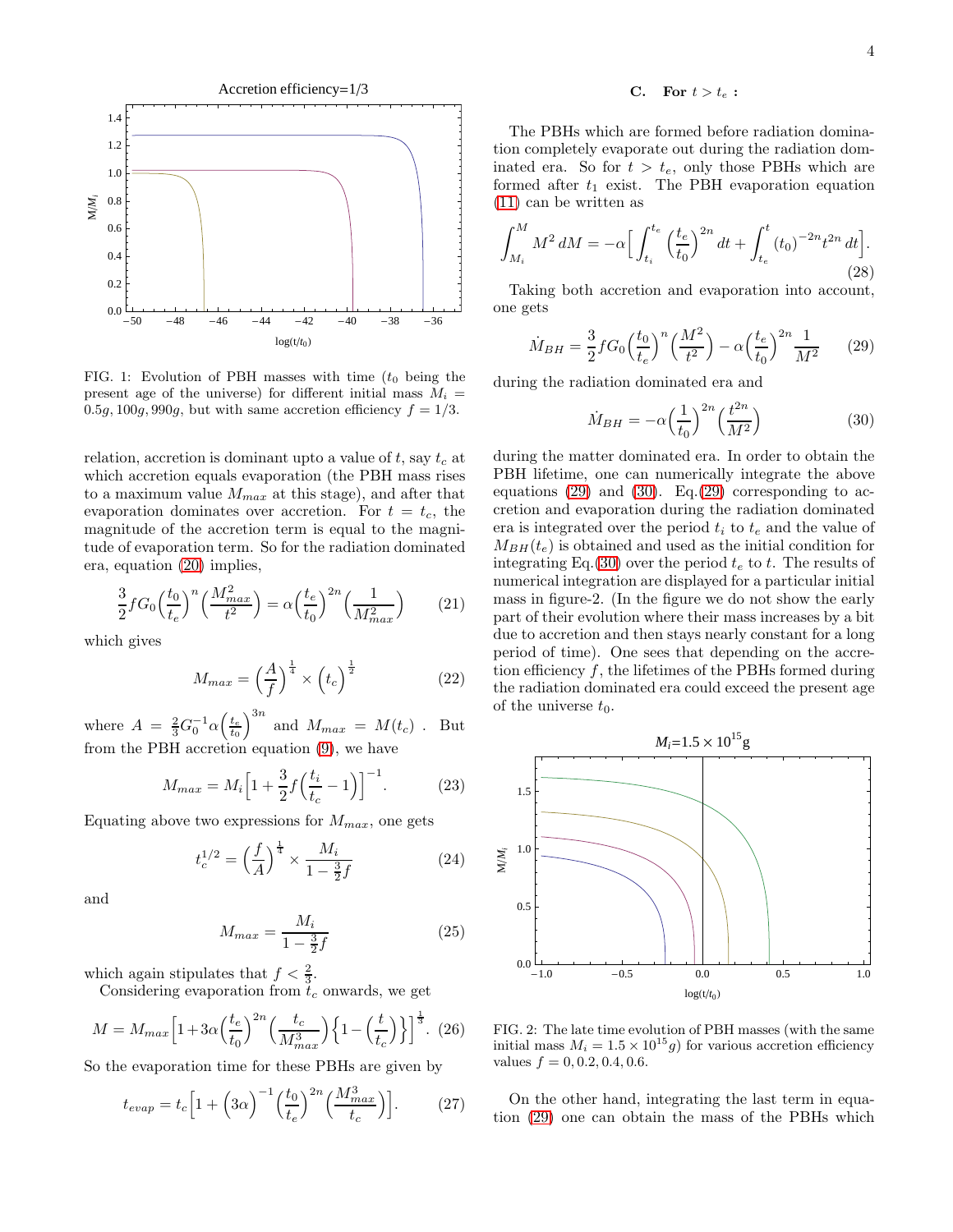survive beyond the radiation dominated era, given by

$$
M = M_e \left[ 1 + 3\alpha \left( 2n + 1 \right)^{-1} \left( \frac{t_e}{t_0} \right)^{2n} \left( \frac{t_e}{M_e^3} \right) + \left( 1 - \left( \frac{t}{t_e} \right)^{2n+1} \right) \right]^{\frac{1}{3}}
$$
(31)

where  $M_e \equiv M(t_e)$  is obtained by integration of the PBH accretion equation [\(8\)](#page-1-3) over the period  $t_i$  to  $t_e$  to be

$$
M_e = M_i \Big[ 1 + \frac{3}{2} f G_0 M_i \Big(\frac{t_0}{t_e}\Big)^n \Big(\frac{1}{t_i} - \frac{1}{t_e}\Big) \Big].
$$
 (32)

Hence, the PBH lifetime is given by

<span id="page-4-0"></span>
$$
t_{evap} = t_e \left[ 1 + \left( 3\alpha \right)^{-1} (2n+1) \left( \frac{t_0}{t_e} \right)^{2n} \left( \frac{M_e^3}{t_e} \right) \right]^{\frac{1}{2n+1}}. (33)
$$

Further, from equation [\(26\)](#page-3-2), we have

$$
M_e = M_{max} \left[ 1 + 3\alpha \left( \frac{t_e}{t_0} \right)^{2n} \left( \frac{t_c}{M_{max}^3} \right) \right]
$$

$$
\left\{ 1 - \left( \frac{t_e}{t_c} \right) \right\}^{\frac{1}{3}}.
$$
(34)

Now using the equations [\(33\)](#page-4-0) and [\(25\)](#page-3-3), we get

<span id="page-4-5"></span>
$$
M_i \approx \left\{ 1 - \frac{3}{2} f \right\} \times \left[ 3\alpha \left( \frac{t_e}{t_0} \right)^{2n} t_e \left\{ 1 + \left( 2n + 1 \right)^{-1} \right\} \right] \left\{ \left( \frac{t_{evap}}{t_e} \right)^{2n+1} - 1 \right\} \right\}^{\frac{1}{3}}.
$$
 (35)

This enables us to invert the PBH lifetime relation in order to obtain the formation time for a PBH given its time of evaporation  $t_{evap}$ ,

<span id="page-4-1"></span>
$$
t_i \approx G_0 \left\{ 1 - \frac{3}{2} f \right\} \left( \frac{t_0}{t_e} \right)^n \times \left[ 3\alpha \left( \frac{t_e}{t_0} \right)^{2n} t_e \right]
$$

$$
\left\{ 1 + \left( 2n + 1 \right)^{-1} \left( \frac{t_{evap}}{t_e} \right)^{2n+1} \right\} \right]^{\frac{1}{3}}.
$$
(36)

The above expression is useful for the purpose of evaluating the constraints on the initial mass or formation time of the PBHs in terms of the observational constraints on evaporating black holes at particular eras in this Brans-Dicke cosmology. For the present we compute as examples the initial masses of the PBHS for two cases: (i) PBHs that are evaporating at the present era, and (ii) the PBHs that will evaporate when the universe is ten times older than its present age. These values are computed using the analytical result [\(36\)](#page-4-1) and displayed in the Table I. We have also computed  $t_i$  and  $M_i$  for different values of the accretion efficiency  $f$  from numerical integration of equation [\(29\)](#page-3-0). We find that our analytical approach gives results that agree up to three decimal places with the numerical results, thus validating the division of the evolution of a PBH into two distinct eras dominated by accretion and evaporation dynamics respectively, that we have done.

| $t_{evap} = t_0$ |       |                                                                                                   | $t_{evap} = 10 \times t_0$ |       |
|------------------|-------|---------------------------------------------------------------------------------------------------|----------------------------|-------|
|                  |       | $ t_i \times 10^{-23}$ s $ M_i \times 10^{15}$ g $ t_i \times 10^{-23}$ s $ M_i \times 10^{15}$ g |                            |       |
|                  | 2.369 | 2.366                                                                                             | 5.105                      | 5.099 |
| 0.2              | 1.658 | 1.656                                                                                             | 3.573                      | 3.569 |
| 0.4              | 0.947 | 0.946                                                                                             | 2.042                      | 2.039 |
| 0.6              | 0.236 | 0.236                                                                                             | 0.510                      | 0.509 |

TABLE I: The formation times and initial masses corresponding to two specific evaporating eras of the PBHs are displayed for several accretion efficiencies.

## IV. CONSTRAINTS ON THE PBH MASS FRACTION

Surviving PBHs at any cosmological era contribute to the matter density of the universe at that era. Further, PBHs impact different processes by the end products of their Hawking evaporation. Various cosmological observations can be used to impose constraints on the number density of black holes present during different cosmological eras. These constraints can in turn be used for imposing limits of the initial mass spectrum of PBHs in various formation mechanisms pertaining to different cosmological models. In standard cosmology, a variety of constraints such as coming from considerations of overall density, nuleosynthesis, entropy, distortions of the CMBR spectrum, and stable relics, have been obtained [\[35](#page-6-34)]. It has been observed that a particular stringent set of constraints arise from the limits of the  $\gamma$ -ray background [\[38](#page-6-37)], and also independently from the observed galactic anti-protons and antideuterons [\[39\]](#page-6-38). In the present analysis we will just focus on the  $\gamma$ -ray background limit in order to obtain bounds on the initial mass spectrum of PBHs in BD theory with accretion.

The fraction of the Universe's mass going into PBHs at time  $t$  is given by [\[9\]](#page-6-8)

<span id="page-4-4"></span>
$$
\beta(t) = \left[\frac{\Omega_{PBH}(t)}{\Omega_R}\right](1+z)^{-1} \tag{37}
$$

where  $\Omega_{PBH}(t)$  is the present density parameter associated with PBHs forming at time  $t, z$  is the redshift associated with time t and  $\Omega_R$  is the present microwave background density having value 10−<sup>4</sup> . Observations of the  $\gamma$ -ray background, as well as those of the antiprotons from galactic sources impose bounds on the present cosmological PBH density given by [\[24](#page-6-23), [38](#page-6-37), [39](#page-6-38)]

<span id="page-4-2"></span>
$$
\Omega_{PBH}(t) < 10^{-8} \tag{38}
$$

Let us here consider the PBHs that are formed during the radiation dominated era, i.e.,  $t_1 < t_i < t_e$ . For them, one has

<span id="page-4-3"></span>
$$
(1+z)^{-1} = \left(\frac{t}{t_e}\right)^{\frac{1}{2}} \left(\frac{t_e}{t_0}\right)^{\frac{2-n}{3}}.
$$
 (39)

Using equations [\(38\)](#page-4-2) and [\(39\)](#page-4-3) in equation [\(37\)](#page-4-4), one gets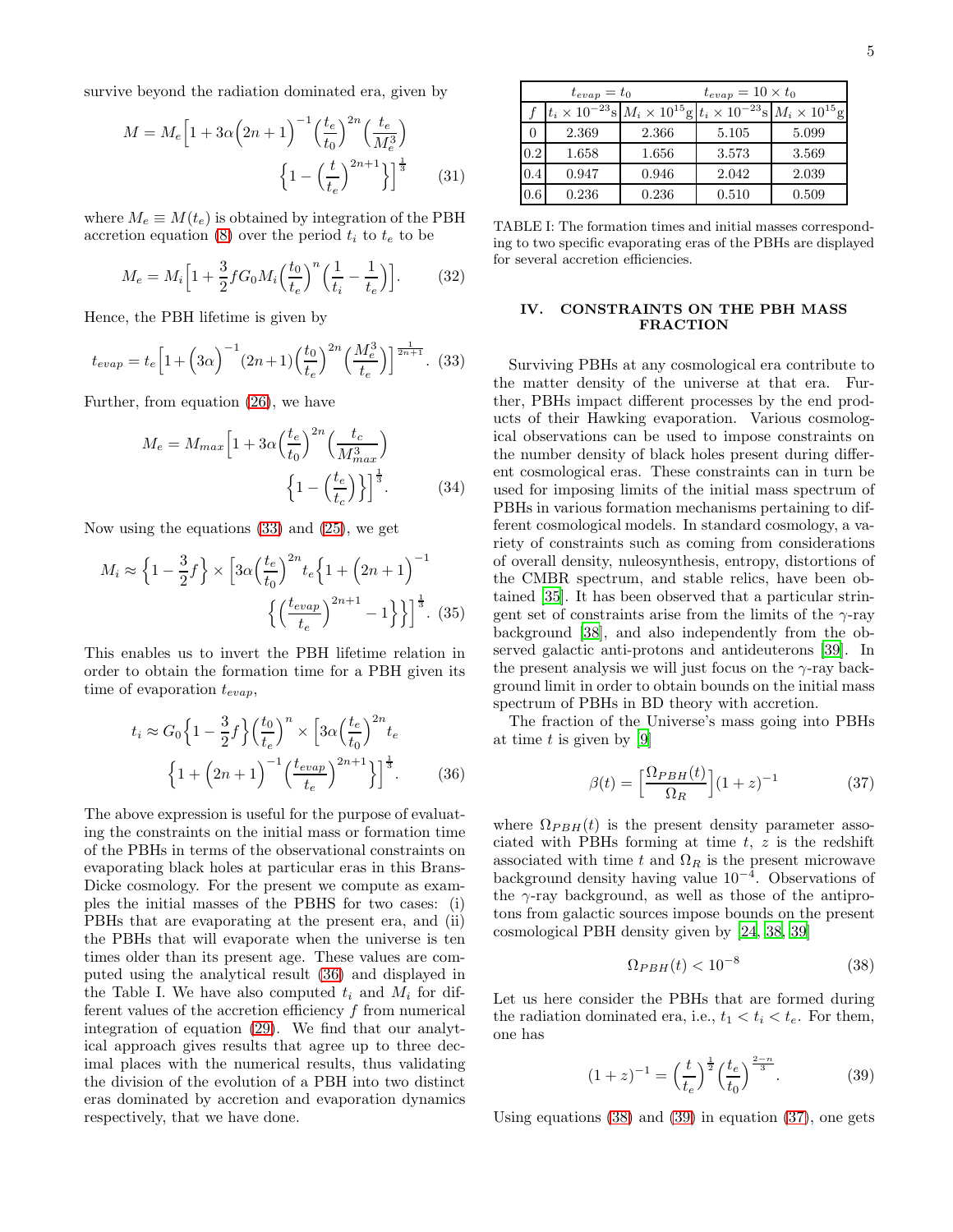| $t_{evap} = t_0$ |                        |                        |  |  |
|------------------|------------------------|------------------------|--|--|
|                  | $M_i \times 10^{15}$ g | $\beta(M_i)$ <         |  |  |
| $\Omega$         | 2.366                  | $5.71 \times 10^{-26}$ |  |  |
| 1/6              | 1.775                  | $4.95\times10^{-26}$   |  |  |
| 1/3              | 1.183                  | $4.03\times10^{-26}$   |  |  |
| 1/2              | 0.592                  | $2.85 \times 10^{-26}$ |  |  |
|                  | 0.236                  | $1.81 \times 10^{-26}$ |  |  |

TABLE II: Upper bounds on the initial mass fraction of PBHs that are evaporating today for various accretion efficiencies  $f$ .

a bound on the density fraction given by

$$
\beta(t) < 10^{-4} \times \left(\frac{t}{t_e}\right)^{\frac{1}{2}} \times \left(\frac{t_e}{t_0}\right)^{\frac{2-n}{3}}.\tag{40}
$$

The above bound pertains to those PBHs which are evaporating at the present era. Again, for  $t_1 < t < t_e$ , one has  $M = G^{-1}t = G_0^{-1}t\left(\frac{t_e}{t_0}\right)^n$ . Thus, the fraction of the Universe going into PBHs with formation mass  $M_i$  is

$$
\beta(M_i) < 10^{-4} \times \left(\frac{M_i}{M_e}\right)^{\frac{1}{2}} \times \left(\frac{t_e}{t_0}\right)^{\frac{2-n}{3}}.\tag{41}
$$

We can now use the expressions for  $M_i$  [\(35\)](#page-4-5) in terms of the evaporation time  $t_{evap} = t_0$  to obtain the values of  $\beta(M_i)$  corresponding to various values of the accretion efficiency  $f$ . These are displayed in Table II. It was shown earlier [\[38](#page-6-37)] how the standard constraints on the initial mass spectrum are modified in BD theory without accretion. Here we observe that increase of accretion efficiency makes the limits on the initial mass fraction more stringent. It may be noted that similar considerations would also apply to constraints on the initial mass fraction  $\beta(M_i)$  obtained from other physical considerations such as those due to entropy or nucleosynthesis bounds. The relevant values for the initial PBH masses  $M_i$  corresponding to the PBHs evaporating earlier to impact entropy production or nucleosynthesis would of course be much lower than the values of  $M_i$  for which we have applied the  $\gamma$ -ray bounds, since these latter PBHs are those that are evaporating in the present era. The BD dynamics alters the evaporation rate for the PBHs thus loosening somewhat the bounds on  $\beta(M_i)$  as shown by Barrow and Carr [\[24\]](#page-6-23). However, inclusion of accretion reverses the scenario since accretion is more effective for a longer duration for PBHs with smaller  $M_i$  which have a chance to grow more. As a consequence,  $\Omega_{PBH}(t)$  increases, and the standard constraints on  $\beta(M_i)$  due to nucleosynthesis, entropy, etc., are tightened further in the BD scenario with accretion.

#### V. CONCLUSIONS

In this paper we have considered the evolution of primordial black holes in Brans-Dicke theory. We use

the framework of a particular cosmological solution [\[34](#page-6-33)] where the gravitational "constant"  $G$  can have a much larger value in the early universe compared to its present strength. We show that accretion of radiation during the radiation dominated era is an effective process in this theory, overriding the mass loss of the PBHs due to Hawking evaporation. The cosmological horizon for a PBH grows at a faster rate compared to the rate of growth of the PBH due to accretion, thus making enough radiation available for the PBH to accrete during this stage. Though the net gain of mass through accretion is not significant, it postpones the time for evaporation to take over once accretion ceases to be effective at the onset of the matter dominated era. The evaporation rate for a BD PBH is itself modifed compared to that in standard cosmology due the variable  $G$ . We show that the lifetime for PBHs could be enhanced depending upon the accretion efficiency  $f$ , making the PBHs that are supposed to be evaporating now  $(t_0)$  live longer by a factor of  $\left[\frac{1}{1-\frac{3}{2}f}\right]^{3/(2n+1)} \times t_0$ .

The cosmological evolution of PBHs could lead to various interesting consequences during different eras. The PBHs with smaller masses that are formed during the BD field dominated very early era evaporate out completely during the radiation dominated era. However, those PBHs that are formed later during the radiation dominated era survive much longer. These are the ones that through their evaporation could impact various cosmological processes such as nucleosynthesis and photon decoupling. There exists a variety of observational constraints on the PBHs in standard cosmology [\[35\]](#page-6-34). Within the context of BD theory Barrow and Carr [\[24\]](#page-6-23) have evaluated the impact of density bounds on the PBHs evaporating today on their initial mass spectrum. Here we use the observational limits on the  $\gamma$ -ray background [\[38](#page-6-37)] to compute the effect of accretion on constraining the initial mass fraction of the PBHs. The departure of these constraints from those in standard cosmology are quite sensitive to the accretion efficiency.

Finally, it may be noted that there exist other interesting cosmological solutions for the Brans-Dicke theory and its extensions to more general scalar-tensor models [\[40\]](#page-6-39). In a recent paper one such solution [\[3\]](#page-6-2) with a timeevolving BD coupling parameter  $\omega$  was used to study cosmological PBH evolution [\[25\]](#page-6-24). It could be worthwhile to remap the standard observational constraints on PBHs in such models in order to estimate the impact of rapidly varying  $G$ , as well as possible effective accretion on the constraints. Another important issue in PBH evolution could be the impact of the back reaction of the PBHs on the local background value of the BD field resulting from the local change of the density due to the PBHs. Back reaction could indeed lead to non-trivial consequences on cosmological evolution [\[41\]](#page-6-40), and in the present context it might be interesting to see in what way any resulting modification could in turn impact the evolution of black holes in Brans-Dicke theory.